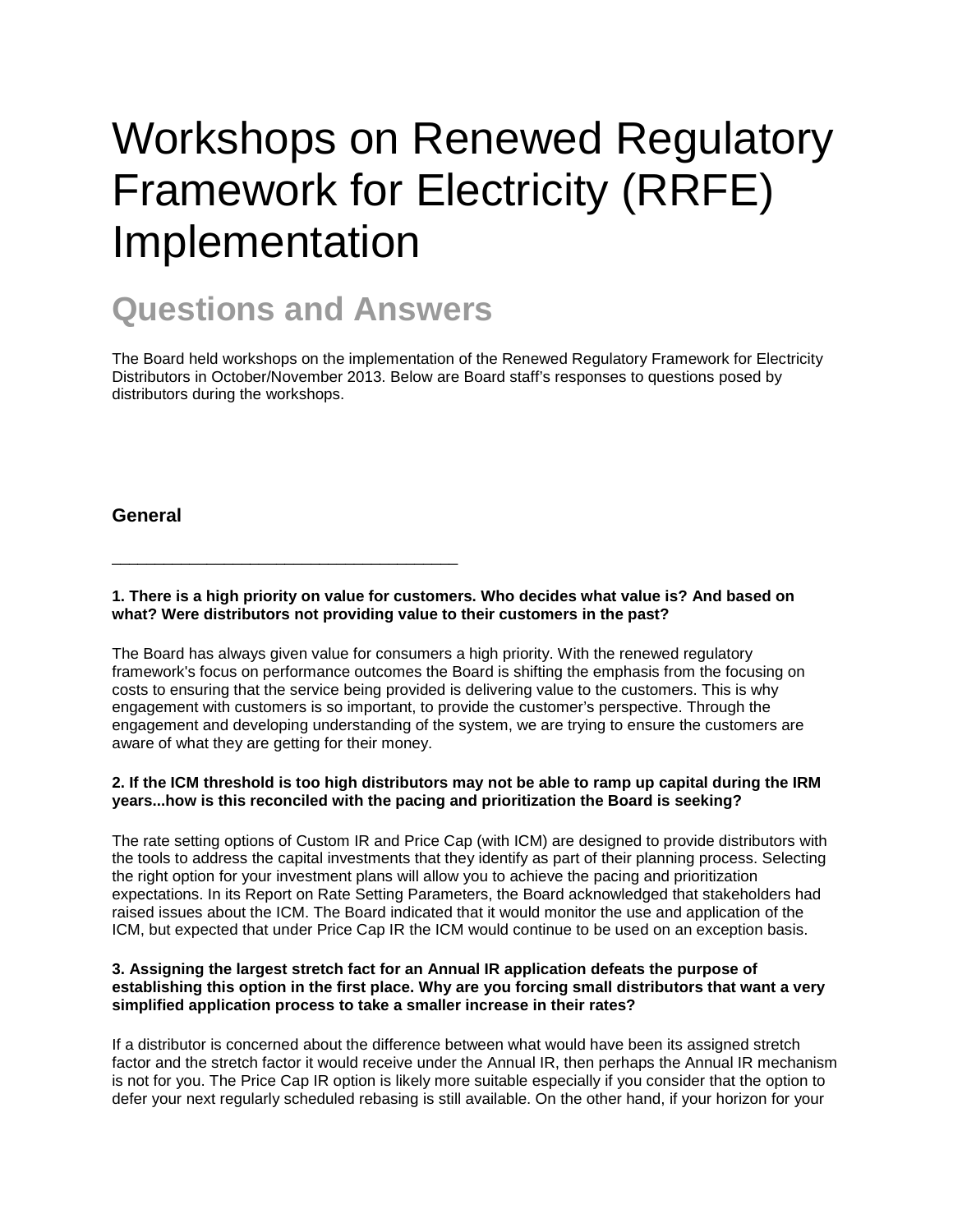next rebasing is 7-10 years, and you are not concerned with the rate increase differential between the two stretch factors, then the Annual IR is for you.

#### **4. How can a utility demonstrate in an application that it has engaged with its customers?**

Distributors should engage with customers in a way that works for your Service Area. The objective of the customer engagement is to understand what customers are looking for in electricity delivery service and to develop the awareness of the value of the service that is being provided. Therefore we are looking for the results of the engagement and how it has been employed in the development of your Distribution System Plan and your application. It is not anticipated that the distributor will be seeking consent / support for each individual investment.

#### **5. Regarding Long Term Load Transfers (LTLT), sometimes the most economical solution is for a customer to be 'transferred' to a neighboring distributor (rather than building out your system to connect a single customer). However, if the neighboring distributors' rates are higher than the customer may be unwilling to move...how should this be addressed?**

The Board has announced a review of polices related to LTLTs.

\_\_\_\_\_\_\_\_\_\_\_\_\_\_\_\_\_\_\_\_\_\_\_\_\_\_\_\_\_\_\_\_\_\_\_\_\_\_\_

#### **6. Where do you see Intervenor participation going in light of the Board's expectation for greater consumer engagement?**

The Board is consulting on this now. Board staff has met with intervenors to discuss Board staff's new approach to rate-setting process (more streamlined, materiality with respect to interrogatories).

# **Transitions**

#### **1. If a distributor is on a Custom IR plan, what happens following the first five year cycle?**

The cycle begins again and the distributor can choose any of the three options for the next five year cycle.

#### **2. In the case of an amalgamation, how do the rate-setting options work? Which of the schedules do you follow?**

The Board has recently announced a review of its policies related to MAADS and this issue is likely to be canvassed in that initiative. In the normal course this would be determined on a case by case basis. It would depend on what the new entity chooses to do i.e., will they want to stay out for up to five years.

#### **3. Since the Board's guidance on innovation and the scorecard have not been finalized will this year rebasers be left behind?**

At the moment both these matters are being considered by the Board. The scorecard is a mechanism for organizing information about the utility; its use will be on a going forward basis to monitor a distributor's achievement of the Outcomes and continuous improvement, it's not intended as a rate setting mechanism. In terms of any policy regarding innovation, the Board has indicated that it will be part of a development of appropriate regulatory mechanisms to encourage continuous improvement and will be part of the mechanisms for encouraging performance going forward after the policies are set. Any new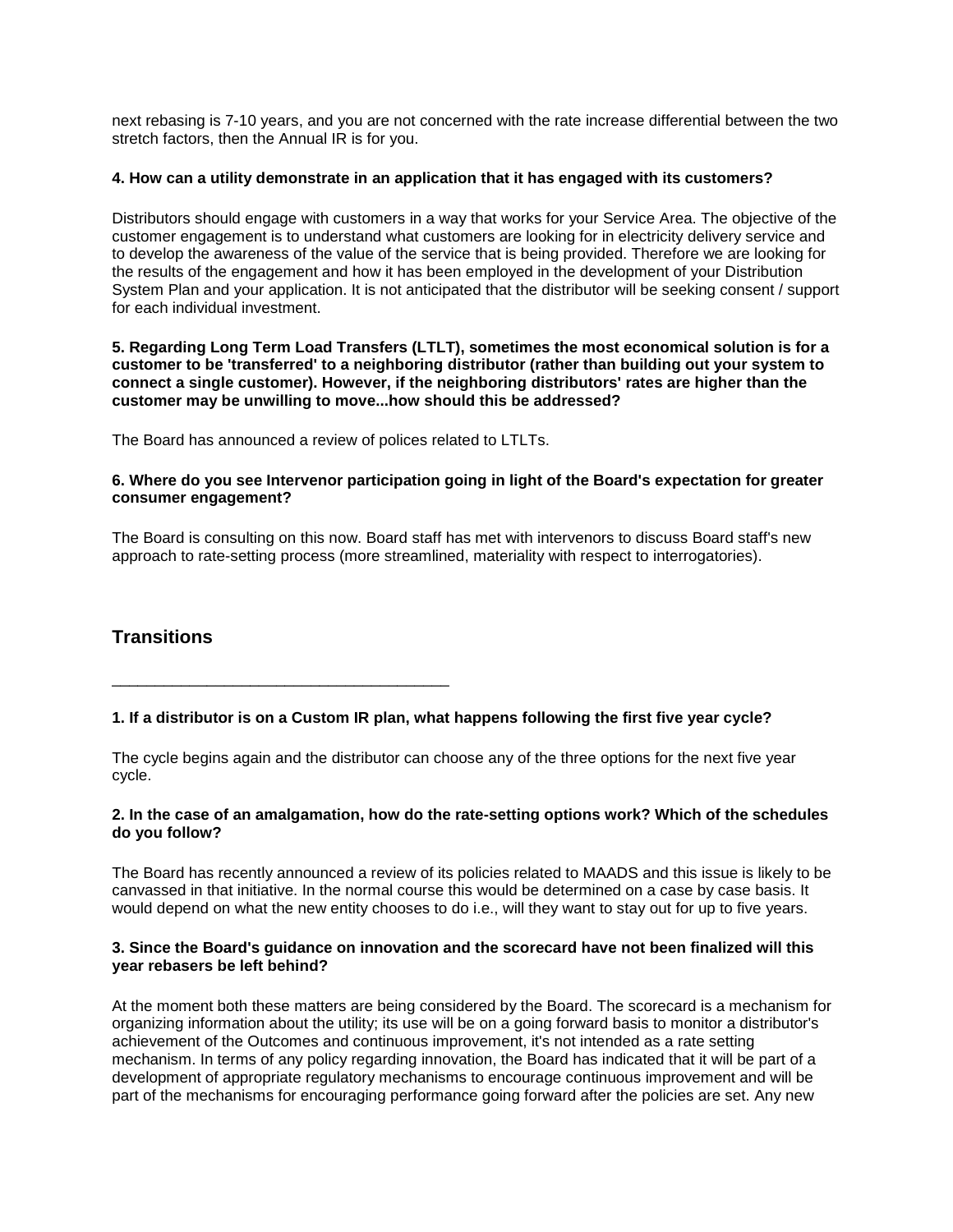policy regarding performance and continuous improvement can apply on a go forward basis for all distributors that will be part of the consultations.

# **Scorecard**

\_\_\_\_\_\_\_\_\_\_\_\_\_\_\_\_\_\_\_\_\_\_\_\_\_\_\_\_\_\_\_\_\_\_\_\_\_\_\_\_

\_\_\_\_\_\_\_\_\_\_\_\_\_\_\_\_\_\_\_\_\_\_\_\_\_\_\_\_\_\_\_\_\_\_\_\_\_\_\_\_

#### **1. Will distributors be given any feedback on their scorecards? What is the process once they are filed?**

First the Board has not finalized the scorecard so how it may deal with the scorecard is yet to be determined. The intention is that the information for the scorecard comes from the existing RRR as much as possible to minimize any additional reporting. However in the RRFE Report the Board indicated it would monitor the Scorecards. There was no indication of a specific feedback process in general; the scorecard is intended to be the distributor's story. Board staff will follow up if there is any inconsistency or anomalies in the data as has been the practice for several years now.

#### **2. The Board is aiming to streamline the regulatory process through RRFE, but there is a disconnect between this intention and the new scorecard which, as an addition to the RRR, seems to create another burden**

The Scorecard will rely mainly on RRR data, so the incremental work to produce the Scorecard is expected to be minimal. The process for completing the Scorecard is being developed with the intent that it be part of the RRR system. It is expected that once the scorecard is completed there will be a new assessment of the RRRs to consider if they may be further streamlined / reduced.

# **Smart Grid**

#### **1. How does smart grid funding work? Will deferral and variance accounts, rate riders, and rate adders still be available?**

Given that the Board has determined that grid modernization is an integral part of the ongoing development of the system; the deferral and variance accounts, rate riders, and rate adders previously established for 'smart grid' investments will no longer available once you have filed a Distribution System Plan as part of a rate application. For distributors that have not yet filed a Distribution System Plan, the deferral and variance accounts, rate riders, and rate adders previously established by the Board will still be available.

#### **2. Are smart grid investments to be distinctly identified from the rest of the Distribution System Plan (i.e., a separate smart grid plan)?**

Under the integrated approach to planning grid-enhancing advanced information and exchange systems and equipment (i.e., 'smart grid') are considered integral to all utility investment. Distributors are expected to file a single Distribution System Plan with all categories of network investments should be planned together. No distinction is made for regulatory purposes between 'smart grid' and more traditional investments undertaken by distributors.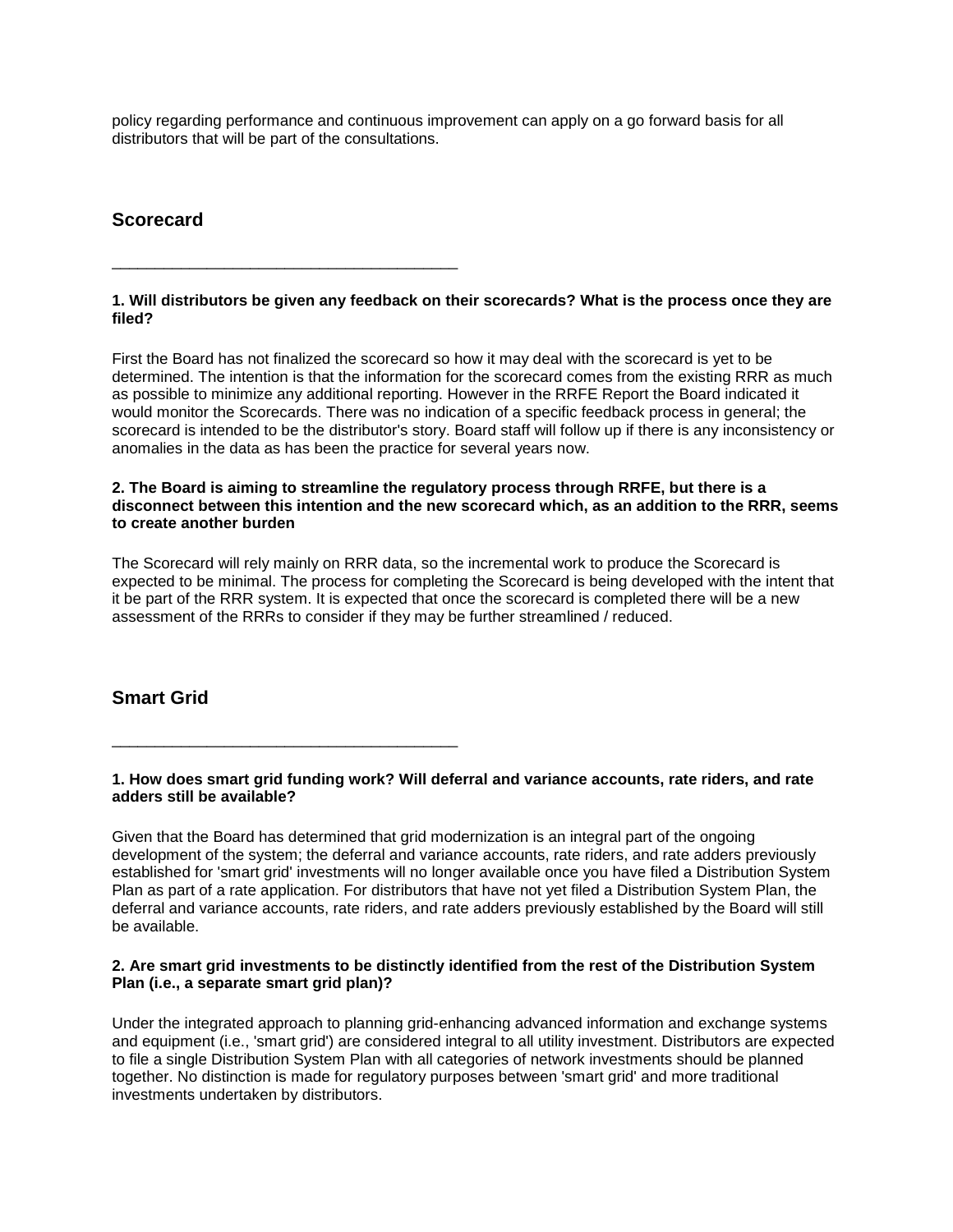#### **3. Will utilities at different 'degrees of modernization' be viewed differently?**

The Board's Report recognized that there is a diversity of circumstances among distributors and that the needs of an electricity distributor's system and its customers vary significantly across the province. For example, an investment considered standard practice for one distributor may represent a significant modernization activity for a different distributor because of differences in size, geography, or evolution of customer preferences.

#### **4. For projects that have been given a grant from the Smart Grid Fund, how can distributors get the balance recovered in rates?**

Deferral and variance accounts, rate riders, and rate adders are still available if you are still on 3G IRM, otherwise those investments should be included as part of your Distribution System Plan (i.e. the costs should be embedded in the capital budgeting process). Evaluation criteria for Smart Grid Fund projects and the Board's grid modernization expectations are aligned.

#### **5. What mechanisms are available (or will be available) to facilitate information sharing among LDCs?**

The Smart Grid Advisory Committee ('SGAC') has discussed this and may in future propose a mechanism for information sharing. Currently, some distributors are sharing information in smaller groups / informally and are encouraged to continue doing so.

#### **6. How can a distributor bring forward an investment proposal for an investment such as a GIS, for example, where the investment in and of itself does not have a positive business case but it enables other investments / processes that do have a business case or will otherwise help the distributor achieve its goals / objectives?**

It is up to electricity distributors to demonstrate how their investments are integrated within their Distribution System Plans to meeting their goals, objectives and delivering customer value.

# **Distribution System Plans/Chapter 5 of Filing Requirements**

FORMAT AND LEVEL OF DETAIL:

\_\_\_\_\_\_\_\_\_\_\_\_\_\_\_\_\_\_\_\_\_\_\_\_\_\_\_\_\_\_\_\_\_\_\_\_\_\_\_\_

#### **1. Does the Asset Management Plan include general plant?**

While the focus is on the distribution system, the processes used by a distributor to plan maintenance and investments for all asset categories should be included in a Chapter 5 filing. Investments in general plant can be significant (e.g. new office or equipment maintenance facilities) and should therefore be considered as part of the pacing and prioritization that should be undertaken in developing the DS plan.

#### **2. Should the description of plan costs also be broken into buckets?**

Chapter 5 calls for a consolidated plan that incorporates all elements. Within each plan, however, capital expenditures should be broken down into "buckets" corresponding to the categories indicated.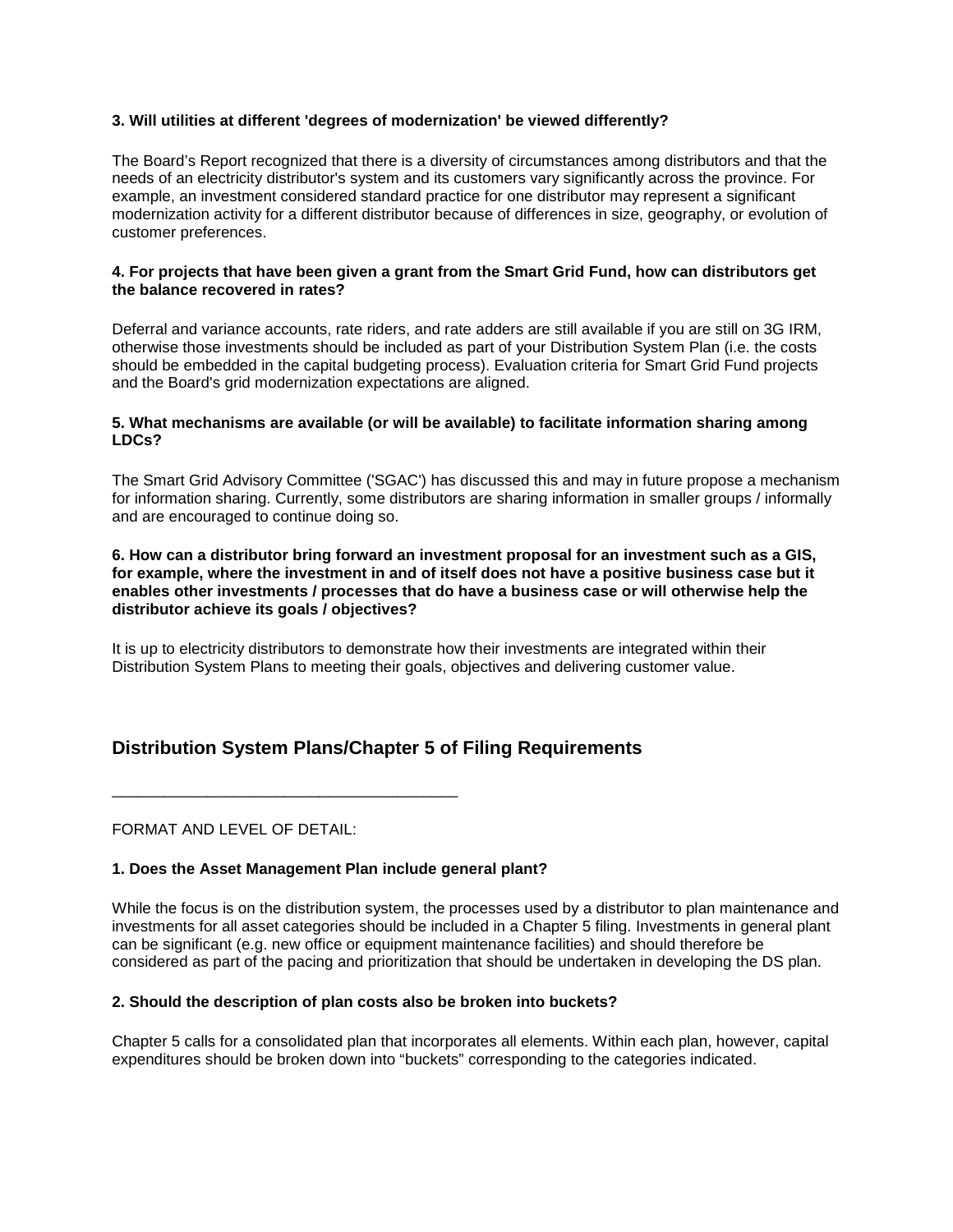#### **3. In Table 2/Appendix 2-AB, how should distributors classify projects that include investments in multiple asset categories? Often, projects that are ultimately chosen are the ones that achieve multiple benefits and therefore could belong to more than one category.**

Distributors will have to make a judgement call based on the initial or 'trigger' driver of a project. For material projects, it is important to explain the relationship between the costs and benefits attributable to each category (i.e. driver) addressed by an integrated project.

#### **4. Where does information for the Bridge and Test year of the previous CoS application go in Table 2?**

Since the historical period covers the five years previous to the current Test year, the first historical year is the previous Bridge year and the second historical year is the previous Test year.

#### **5. Are the categories Table 2 prescribed or can distributors use their own?**

We recognize that internally distributors use all sorts of terms to describe the same 'types' or 'buckets' of investments. For filing under Chapter 5 though, the use of common terminology in rates applications promotes a common understanding among all stakeholders which can help facilitate the application review process.

#### EVALUATION OF PLAN:

#### **6. Chapter 5 lists the criteria the Board will use to evaluate material investments. Are distributors required to follow these criteria when providing information to support the material investments in their DS Plan?**

The Board will apply the evaluation criteria to material investments as appropriate. The Board recognizes that some criteria (safety, reliability etc.) are applicable to a broad range of projects/activities and that the scope of other criteria – such as cyber-security and interoperability – may be more limited.

#### **7. Chapter 5 captures an internal planning/budgeting process. What is the benefit of opening that process up to public scrutiny?**

A high level understanding of the planning and decision making process that resulted in the capital investments proposed for recovery in rates will reduce the need to scrutinize an application line-by-line and facilitate the identification of the most important issues to be assessed in the application, streamlining the overall process.

#### **8. Will the Board compare the underlying assumptions used for a distributor's plans with those used in other distributor applications? Are distributors expected to address such comparisons in justifying their plans?**

Planning assumptions are examined on a case-by-case basis. Comparisons can be expected where warranted regarding, for example technical requirements and standards, and a distributor should consider whether including information on alternative assumptions might help support their use of the assumptions chosen.

#### **9. What degree of variance between plan and actual is considered material and how much detail should be provided by way of explanation?**